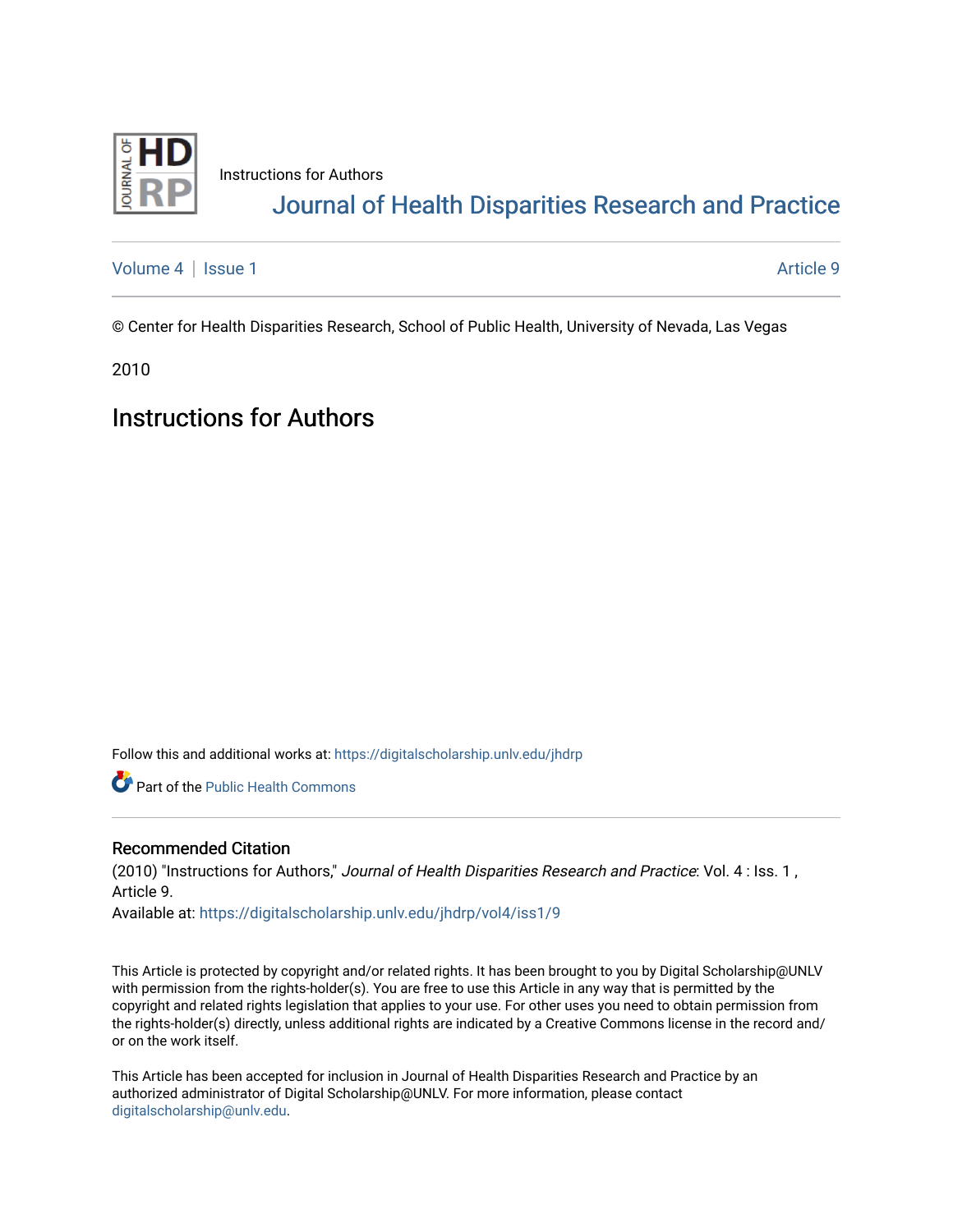### Instructions for Authors

#### **Abstract**

The Journal of Health Disparities Research and Practice (JHDRP) is an on-line journal that explores the problems and challenges of health disparities among the diverse populations of the United States. Our mission is to publish research that will guide the development of evidence based solutions, policy, and programs in an effort to reduce and ultimately eliminate health disparities. The JHDRP welcomes submissions of original papers from researchers, public health practitioners, and students researching and working on health disparities research, practice, policy, evaluation, and/or solutions. Questions about the suitability of a topic should be directed to the editor.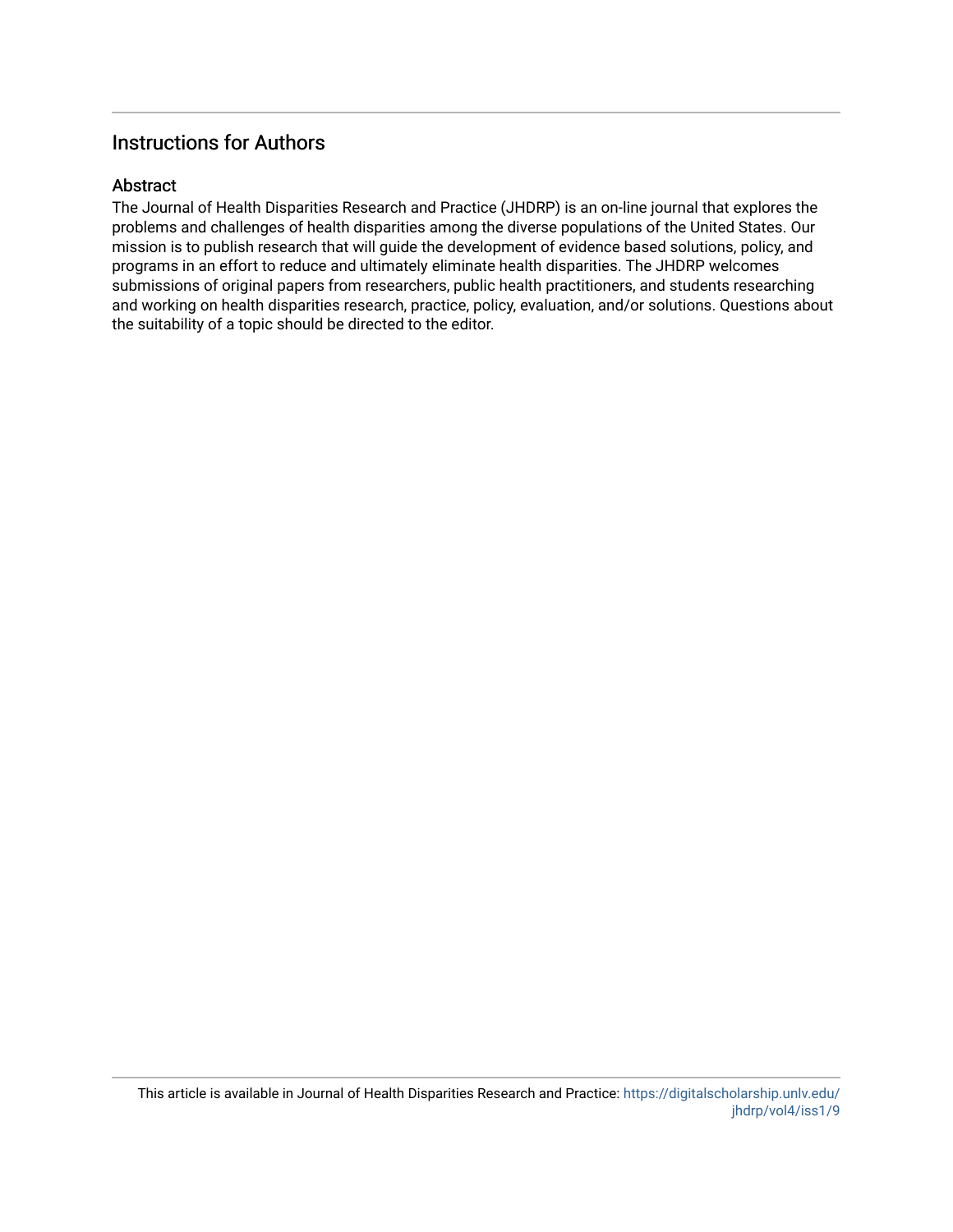# **INSTRUCTIONS FOR AUTHORS**

The Journal of Health Disparities Research and Practice (JHDRP) is an on-line journal that explores the problems and challenges of health disparities among the diverse populations of the United States. Our mission is to publish research that will guide the development of evidence based solutions, policy, and programs in an effort to reduce and ultimately eliminate health disparities. The JHDRP welcomes submissions of original papers from researchers, public health practitioners, and students researching and working on health disparities research, practice, policy, evaluation, and/or solutions. Questions about the suitability of a topic should be directed to the editor.

Submit your manuscript electronically to:

# **Email: JHDRP@UNLV.NEVADA.EDU**

or, you may submit your manuscript online at **www.unlv.edu/journals/chdr**

### **I. GENERAL INSTRUCTIONS FOR SUBMISSIONS**

• Write clearly and succinctly, with a minimum of jargon.

- Type manuscript double-spaced, in both upper- and lower-case letters.
- Do not use proportional spacing or justified margin.

• Spell out numbers from one to nine except for measurements (e.g., four days; 14 beds; 3 mm). Within a paragraph where a number higher than nine appears (e.g., 15 questions) use numerals for all numbers (e.g., 7 responses).

• Submit written materials in Microsoft Word®

• Submit figures and diagrams as Microsoft Word® or high resolution JPEG files.

Cover letter: In a cover letter, identify the primary author with complete contact information. The letter should state that the manuscript is not being considered for publication elsewhere and will not be as long as it is under consideration at JHDRP. The letter also should state that all authors have approved the final manuscript.

Title pages: On one title page, give the title of the paper, the number of words in the paper, and the name(s), academic degree(s), and institutional affiliation(s) of all authors. To allow blind review, include a second page listing only the title.

### **II. MANUSCRIPT PREPARATION**

**Abstract and key words:** On a separate page, provide an abstract of up to 200 words that presents the reason for the paper, the main findings, and the principal conclusions. The abstract should be able to stand alone without the paper. After the abstract, list 3 to 5 key words to help index the article.

**Text**: The JHDRP uses APA style. Use Ariel or New Times Roman fonts. List any acknowledgments and grant support at the end of the text.

Mathematical Notation: If possible, all equations and mathematical expressions should use standard mathematical notation.

**Tables**: Type tables on pages separate from the text but indicate preferred placement within the text – for example "Place table 3. Here". Provide a title and consecutive Arabic numbering for each. It is preferable to use the "Table" feature in Microsoft Word® for Windows® or Macintosh®. Otherwise, USE TABS, NOT SPACES, to separate columns when formatting tables. List source for tables as appropriate **Figures**: should be rendered as clearly as possible in black ink on pages separate from the text but